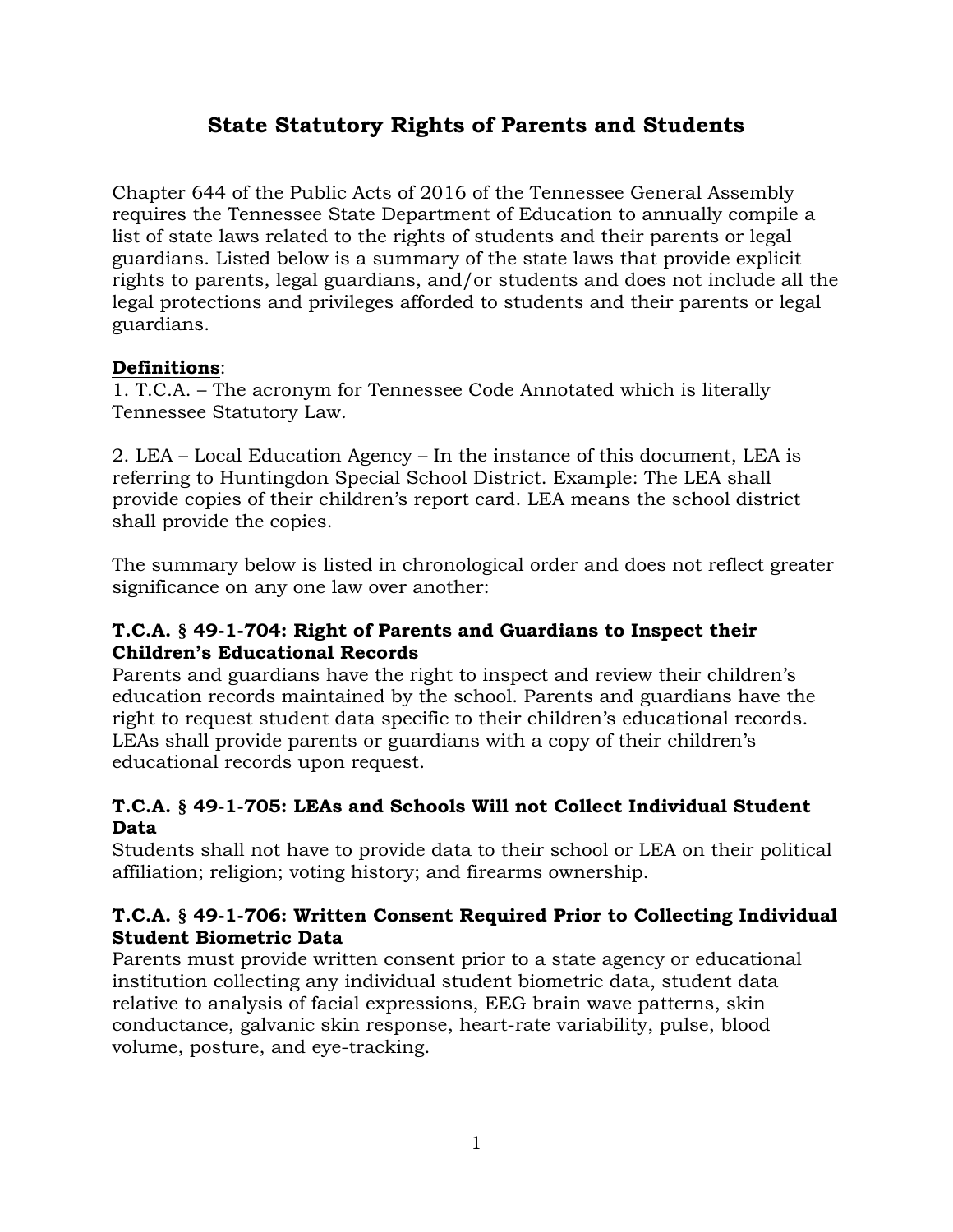### **T.C.A. § 49-1-1106: Inspection of Persons or Entities Providing Child Care**

Parents or other caretakers of children in the care of a child care program certified by the department of education shall be permitted to visit and inspect the facilities and observe the methods for the care of their children at any time during which the children are in the care of the program and, except those records of other children and their parents or caretakers, shall further be permitted to inspect any records of the program that are not privileged, or are not otherwise confidential, as provided by law or regulation, and the parents' or caretakers' access for these purposes shall not be purposely denied by the program.

### **T.C.A. § 49-2-124: Universal Mental Health Screening**

Parents may refuse to consent to the administration of a psychotropic medication to a student or to a mental health screening, evaluation, testing or examination or a child or student.

#### **T.C.A. § 49-2-129: Information of Firearm Ownership by Student, Parent, Teacher or LEA Employee**

No school administrator, teacher, or other employee of an LEA shall require a student or the student's parent to provide information on firearm ownership by the student's family. No school administrator or other employee of an LEA shall require a teacher or other school employee to provide information on firearm ownership by the teacher or school employee. Any information on firearm ownership that is voluntarily provided by a student, parent, teacher, or LEA employee shall not be the basis for adverse disciplinary action against a student or adverse employment action against a teacher or LEA employee.

### **T.C.A. § 49-2-211: Policy for Student Surveys or Evaluations**

Every LEA shall have a policy that allows a parent or legal guardian access to review all surveys, analyses or evaluations, prior to being administered to the parent or legal guardian's child. The policy shall enable a parent or legal guardian to opt their student out of participating in a survey, analysis or evaluation. The policy shall require a parent, legal guardian or student, in the case of students eighteen (18) years of age or older, to provide written consent before the collection of individual student biometric data. The LEA shall also disclose to the parent or legal guardian of the student the purpose for the survey, analysis, or evaluation materials as well as who will have access to the results.

#### **T.C.A. § 49-3-310: Textbooks and Other Instructional Materials**

No board of education or public school system shall require any pupil or parent to purchase any textbook or instructional materials except in cases where the pupil or parent damages, loses, or defaces the textbook or instructional materials either through willful intent or neglect. Parents or pupils may voluntarily purchase textbooks and instructional materials.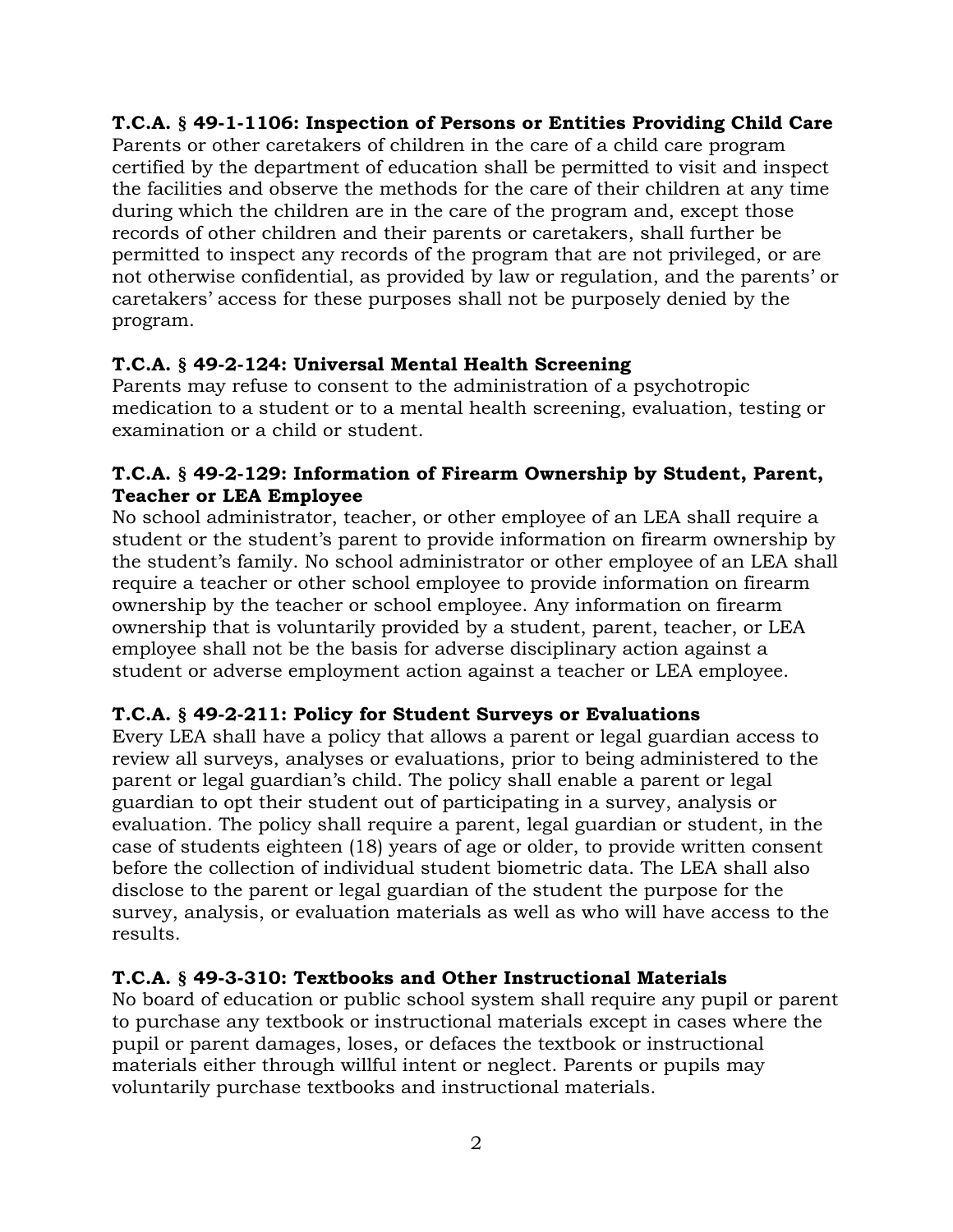### **T.C.A. § 49-5-1003: Educator's Obligation to Students**

Educators shall not disclose information about students obtained in the course of professional service, unless disclosure serves a compelling professional purpose or is required by law.

# **T.C.A. § 49-6-901: Report Card Copies to Parents**

A copy of a student's report card shall be furnished by the LEA to the parent or parents of the student.

### **T.C.A. § 49-6-902: Report Card Copies to Noncustodial or Nonresident Parents**

Any parent who does not have custody of a child, or in the case of parents having joint custody of a child, the parent not residing with the child, or in the case of a child in the custody of a legal guardian, both parents, may request in writing that a copy of the child's report card, notice of school attendance, names of teachers, class schedules, standardized test scores and any other records customarily available to parents be furnished directly to the noncustodial or nonresident parent.

# **T.C.A. § 49-6-1004: Period of Silence or Prayer**

A period of silence of approximately one (1) minute shall be maintained at the beginning of each school day. A teacher shall not indicate or suggest to the students any action to be taken by them during this time. Students may voluntarily participate in prayer and no teacher or other school authority may prescribe the form or content of any prayer. Nonsectarian and nonproselytizing voluntary benedictions, invocations or prayers that are initiated and given by a student may be permitted during school-related noncompulsory student assemblies, school-related student sporting events and school-related commencement ceremonies.

# **T.C.A. § 49-6-1031: Extracurricular Activities**

No school shall permit a student to become a member or participate in any activities or a club or organization if the parent or legal guardian of such student has tendered a written communication prohibiting such student from such membership or participation. In order to be valid, the written communication shall be signed and dated by the parent or legal guardian.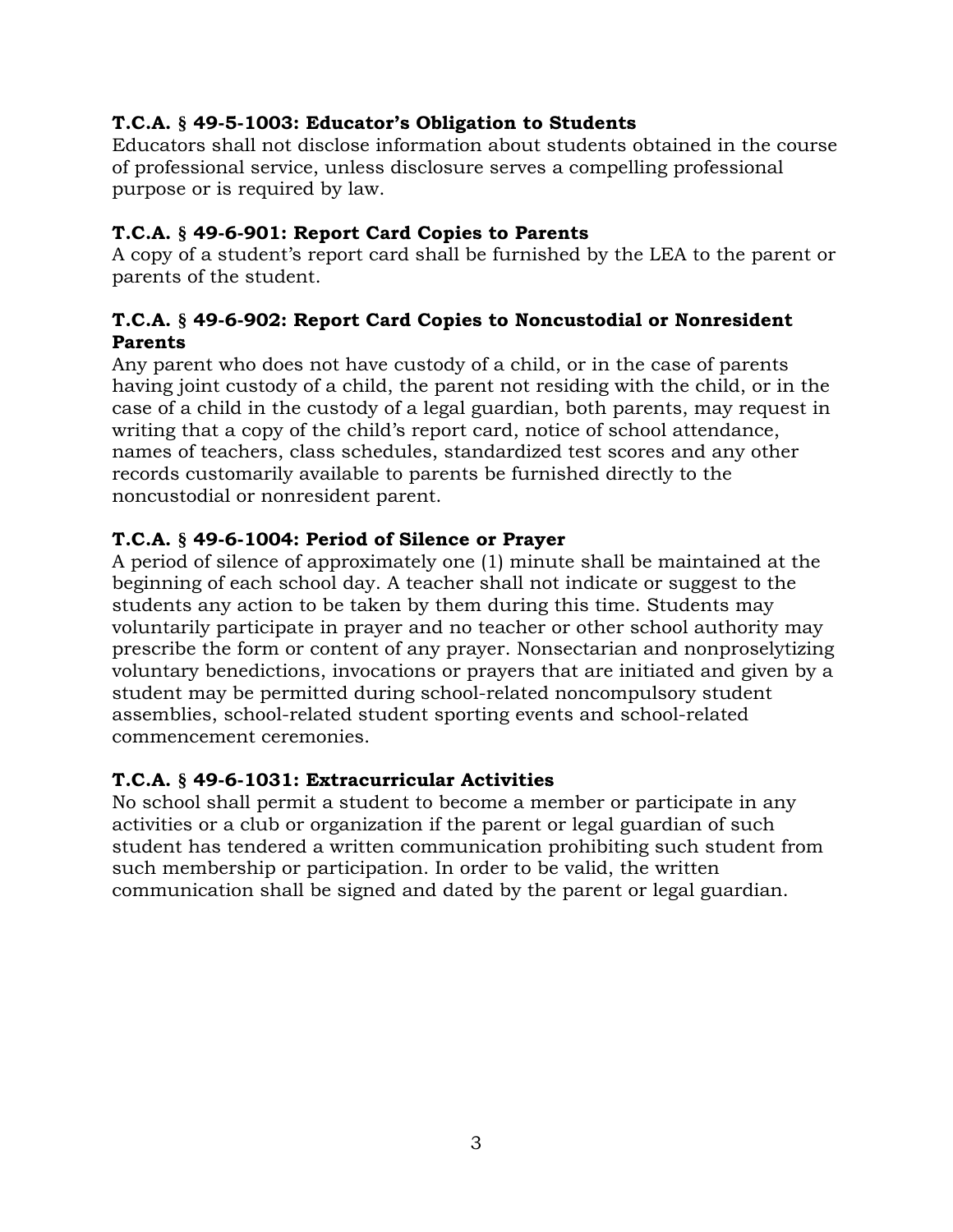### **T.C.A. § 49-6-1305: Notification of Parents and Legal Guardians Concerning Family Life Instruction**

LEAs shall notify parents or legal guardians of students whom the LEA anticipates will be present for family life instruction in sex education that: The LEA is using a family life curriculum that meets the requirements of state law; and The parent or legal guardian shall have the right to examine the grade level instructional materials and confer with the student's instructor, school counselor or principal, as designated by the LEA, regarding any or all portions of family life. A parent or guardian who wishes to excuse a student from any or all portions of family life shall submit a request, in writing, to the student's instructor, school counselor, or principal. A student who is excused from any or all portions of family life shall not be penalized for grading purposes if the student satisfactorily performs alternative health lessons.

### **T.C.A. § 49-6-1306: Complaint by Parent or Guardian Concerning Family Life Instruction**

A parent or legal guardian of a student enrolled in family life may file a complaint with the director of schools if the parent or legal guardian believes that a teacher, instructor, or representative of an organization has not complied with the requirements of that law.

If a student receives instruction by an instructor or organization that promotes gateway sexual activity or demonstrates sexual activity then the parent or legal guardian shall have a cause of action against that instructor or organization for actual damages plus reasonable attorney's fees and court costs (this does not apply to instruction from teachers employed by the LEA).

# **T.C.A. § 49-6-1504: Notice of Right to Appeal Expulsion or Remand**

Upon the expulsion of a student charged with a violent felony or violent felony delinquency, or a student convicted, adjudicated, or that admits guilt in court with respect to a violent felony or felony delinquency, the director of schools shall immediately give written or actual notice to the parent or guardian and the student of the right to appeal the decision to expel or remand the student to an alternative school. All appeals shall be filed, orally or in writing, within five (5) days after the receipt of the notice and may be filed by the parent or guardian, the student, or any person holding a teaching license who is employed by the school system if requested by the student.

# **T.C.A. § 49-6-1506: Procedure when Decision is Determined by a Discipline Hearing Authority**

A student or student's parent may request in writing within five (5) days after the receipt of written notice of a disciplinary hearing by the disciplinary hearing authority that the hearing be conducted as an open meeting.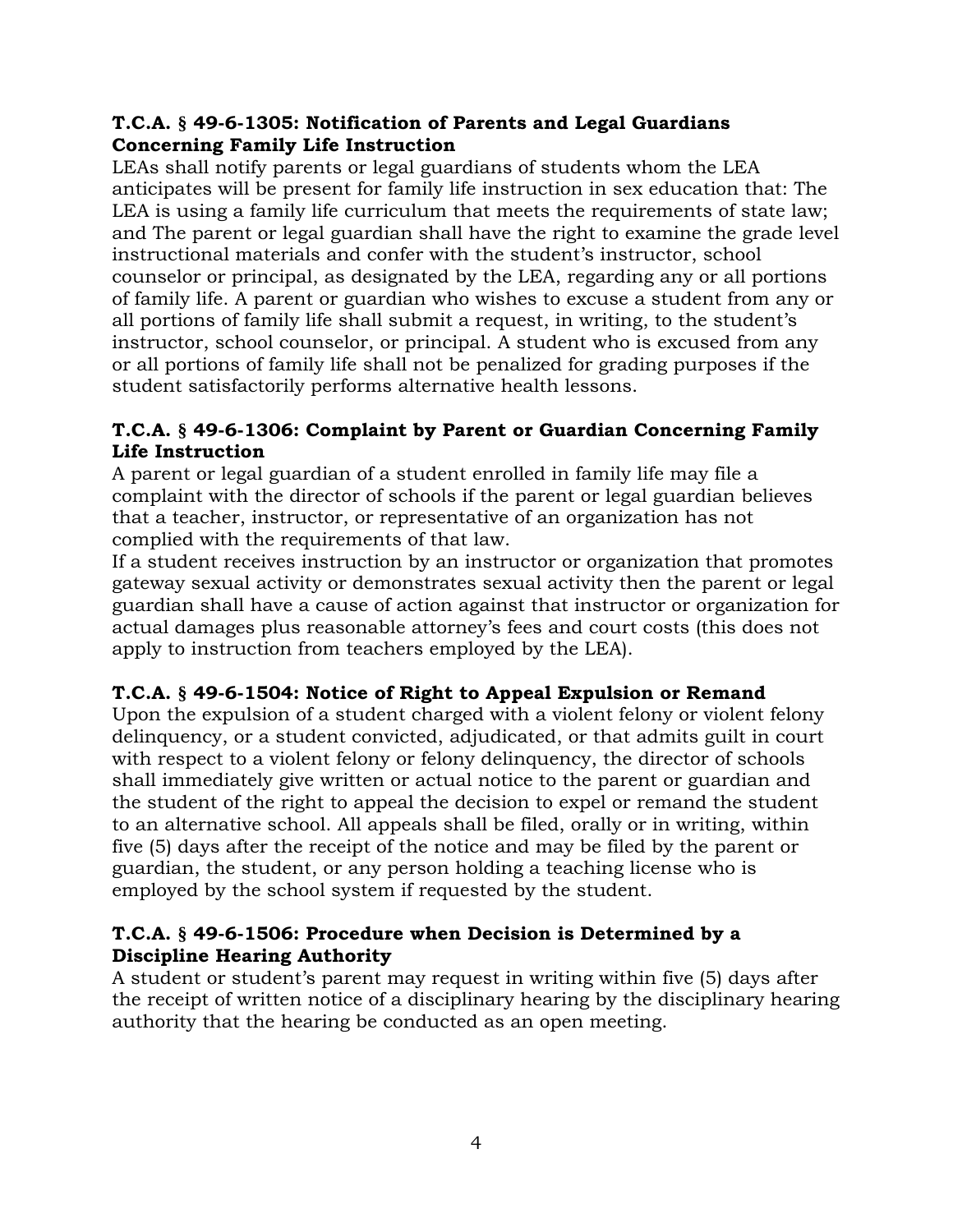### **T.C.A. § 49-6-1601: Reporting Suspected Abuse**

Principals or other designated persons shall provide to parents or legal guardians all school information records relevant to any reports of alleged abuse or sexual abuse, if requested by the parent or legal guardian; provided, that the information is edited to protect the confidentiality of the identity of the person who made the report, any other person whose life or safety may be endangered by the disclosure and any information made confidential pursuant to federal law or T.C.A. § 10-7-504(a)(4).

### **T.C.A. § 49-6-1802: Discrimination Against Students Voluntary Expression of Religions Viewpoint Prohibited**

An LEA shall treat a student's voluntary expression of a religious viewpoint, if any, on an otherwise permissible subject in the same manner in which the LEA treats a student's voluntary expression of a secular or other viewpoint on an otherwise permissible subject and may not discriminate against the student based on a religious viewpoint, if any, expressed by the student on an otherwise permissible subject.

### **T.C.A. § 49-6-1804: Discrimination Based on Religious Content of Written or Oral Assignments Prohibited**

Students may express their written beliefs about religion in homework, artwork, and other written and oral assignments free from discrimination based on the religious content of the student's submissions. Homework and classroom assignments shall be judged by ordinary academic standards of substance and relevance and against other legitimate academic concerns identified by the LEA. Students may not be penalized or rewarded based on the religious content of the student's work.

# **T.C.A. § 49-6-1805: Organization of Religious Student Groups Permitted**

Students may organize religious student groups, religious clubs, "see you at the pole" gatherings, or other religious gatherings before, during, and after school to the same extent that students are permitted to organize other noncurricular student activities and groups. Religious groups shall be given the same access to school facilities for assembling as is given to other noncurricular groups without discrimination based on the religious content of the student's expression. If student groups that meet for nonreligious activities are permitted to advertise or announce meetings of their groups, then the LEA may not discriminate against groups that meet for prayer or other religious speech. An LEA may disclaim school sponsorship of non-curricular groups and events in a manner that neither favors nor disfavors groups that meet to engage in expressions of faith or religious speech.

### **T.C.A. § 49-6-2211: Student Access to Textbooks**

Every student shall be permitted to take any textbook or instructional materials specifically issued to the student home for the purpose of studying the textbook or instructional materials.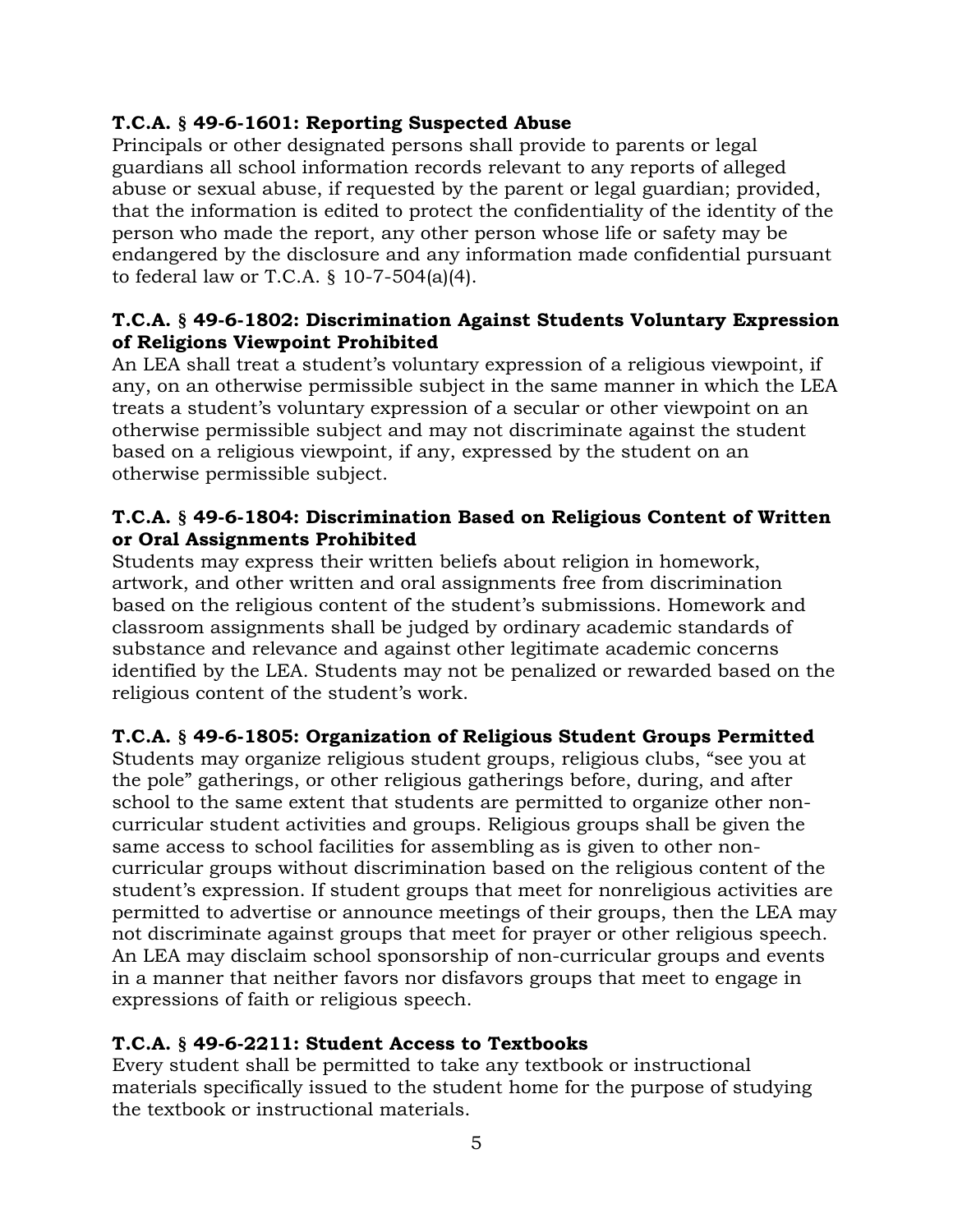### **T.C.A. § 49-6-2904: Rights of Students**

Students have the right to voluntarily pray in a public school, express religious viewpoints in a public school, to speak to and attempt to share religious viewpoints with other students in a public school, possess or distribute religious literature in a public school, and to be absent to observe religious holidays and participate in other religious practices. The participation in these activities must be in accordance with LEA policies.

### **T.C.A. § 49-6-3001: Attendance – School Age – Entrance – Withdrawal**

A parent or guardian may withdraw a child from a public school for a good substantial reason; provided, that within thirty (30) days the parent or person having legal custody of the child places the child in a public school designated by the local board of education or in a non-public school.

A parent or guardian who believes that a child is not ready to attend school at the designated age of mandatory attendance may make application to the principal of the public school that the child would attend for one (1) semester or one (1) year deferral in required attendance.

A person designated as a caregiver with the power of attorney for care of a minor child pursuant to Title 34, Chapter 6, Part 3, shall have the right to enroll the minor child in the LEA serving area where the caregiver resides. The LEA shall allow a caregiver with a properly executed power of attorney for care of a minor child, pursuant to Title 34, Chapter 6, Part 3, to enroll the minor child but may require documentation of the minor child's residence with a caregiver or documentation or other verification of the validity of the stated hardship prior to enrollment. Except where limited by federal law, the caregiver shall be assigned the rights, duties and responsibilities that would otherwise be assigned to the parent, legal guardian or legal custodian pursuant to this title. If at any time the parent or legal guardian disagrees with the decision of the caregiver or chooses to make any educational decisions for the minor child, then the parent must revoke the power of attorney and provide the LEA written documentation for the revocation.

#### **T.C.A. § 49-6-3109: Unlawful Discrimination**

No person shall be refused admission into or be excluded from any public school in this state on account of race, creed, color, sex or national origin. No student shall be assigned or compelled to attend any school on account of race, creed, color or national origin, or for the purpose of achieving equality in attendance or increased attendance or reduced attendance, at any school, of persons of one (1) or more particular races, creeds, colors or national origins. LEAs may assign a pupil in the manner requested or authorized by the pupil's parents or guardian.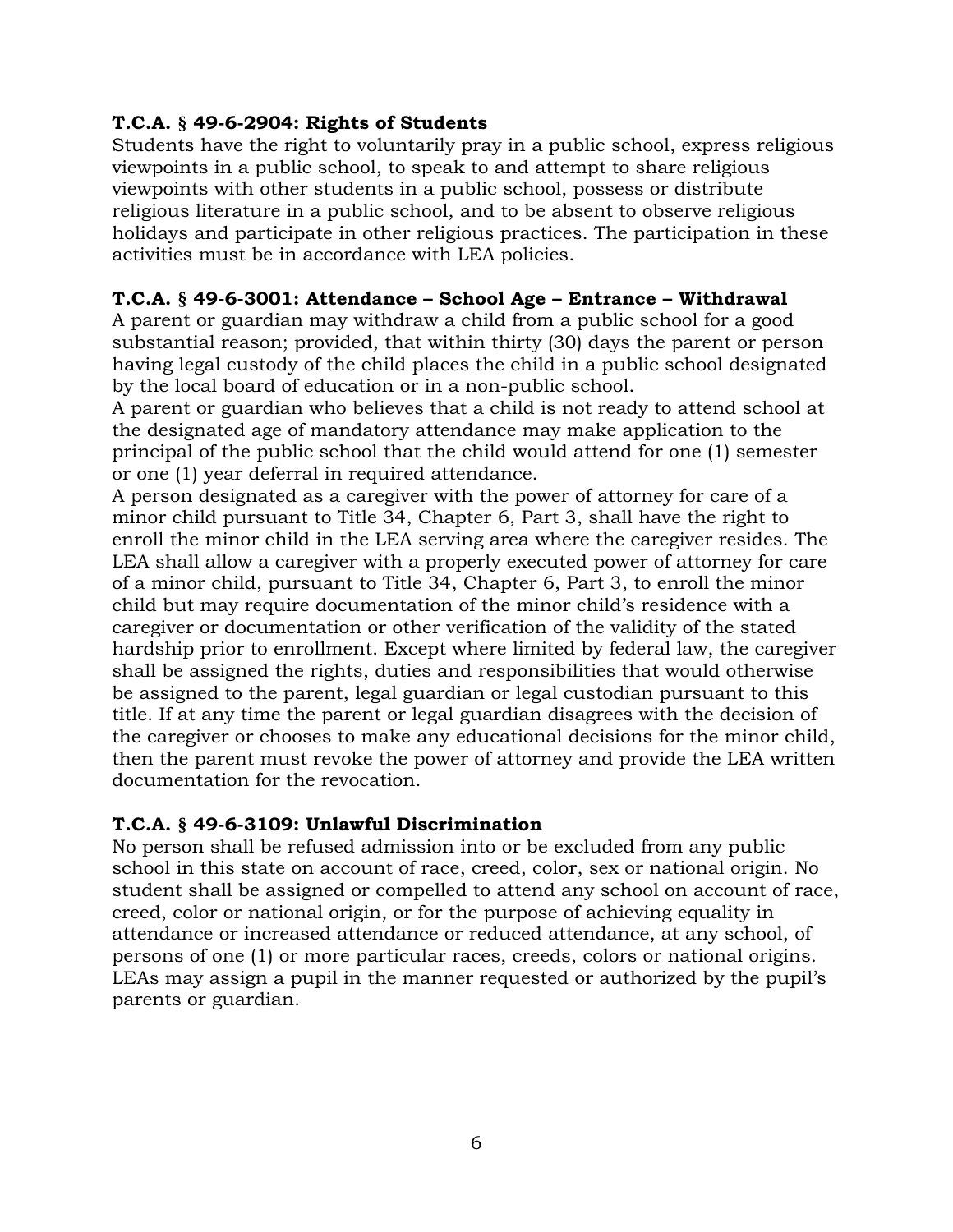### **T.C.A. § 49-6-3201: Application for Hearing**

Parents or legal guardians who are dissatisfied with a school assignment of the student may, within ten (10) days, make a written application to the board for a hearing before the board as to the reasonableness of the assignment and ask for a transfer to another school.

### **T.C.A. § 49-6-4213: Testing of Students for Drugs**

Students shall be advised in writing at the time of their enrollment in a school that they are subject to the testing for the presence of drugs in the student's body. Notice to each student shall include grounds for testing, the procedures that will be followed and possible penalties. Students shall be advised of their right to refuse to undergo drug testing and the consequences of refusal. A parent of the student or a person legally responsible for the student shall be notified before any drug test is administered to the student. If an LEA adopts a policy permitting random drug testing of students in voluntary extracurricular activities, then prior to a student participating in an extracurricular activity, the LEA shall notify the parents and guardians of any such student that the student may be subjected to random drug testing. A parent or guardian of a student participating in a volunteer extracurricular activity shall provide written consent for random drug testing prior to the student participating in the voluntary extracurricular activity. The principal or school counselor of the school in which a student who tests positive in a drug testing program is enrolled shall provide referral information to the student and the student's parents or guardian. The information shall include information on inpatient, outpatient and community-based drug and alcohol treatment programs.

### **T.C.A. § 49-6-4404: Physical Examination of Student**

Within forty-eight (48) hours of the imposition of corporal punishment of a pupil within the special school district, the pupil shall have the right to be examined by a physician to determine if the punishment was excessive. In any case in which the punishment is excessive, the pupil shall have the same civil and criminal remedies as any other pupil in the public schools.

### **T.C.A. § 49-6-5001: Immunization in General Provisions**

Children must be immunized against diseases identified by the Commissioner of Health prior to attendance at any school, nursery school, kindergarten, preschool, or child care facility. Parents or guardians of children are responsible for having their children immunized. Parents or guardians may file with school authorities a statement that the immunization and other preventive measures conflict with the parents' or guardians' religious tenets and practices, affirmed under the penalties of perjury. Parents may not provide a statement of waiver from immunizations during an epidemic or immediate threat of an epidemic. No child shall be denied admission to any school or school facility if the child has not been immunized due to medical reasons if the child has a written statement from the child's doctor excusing the child from immunization. No child or youth determined to be homeless shall be denied admission to any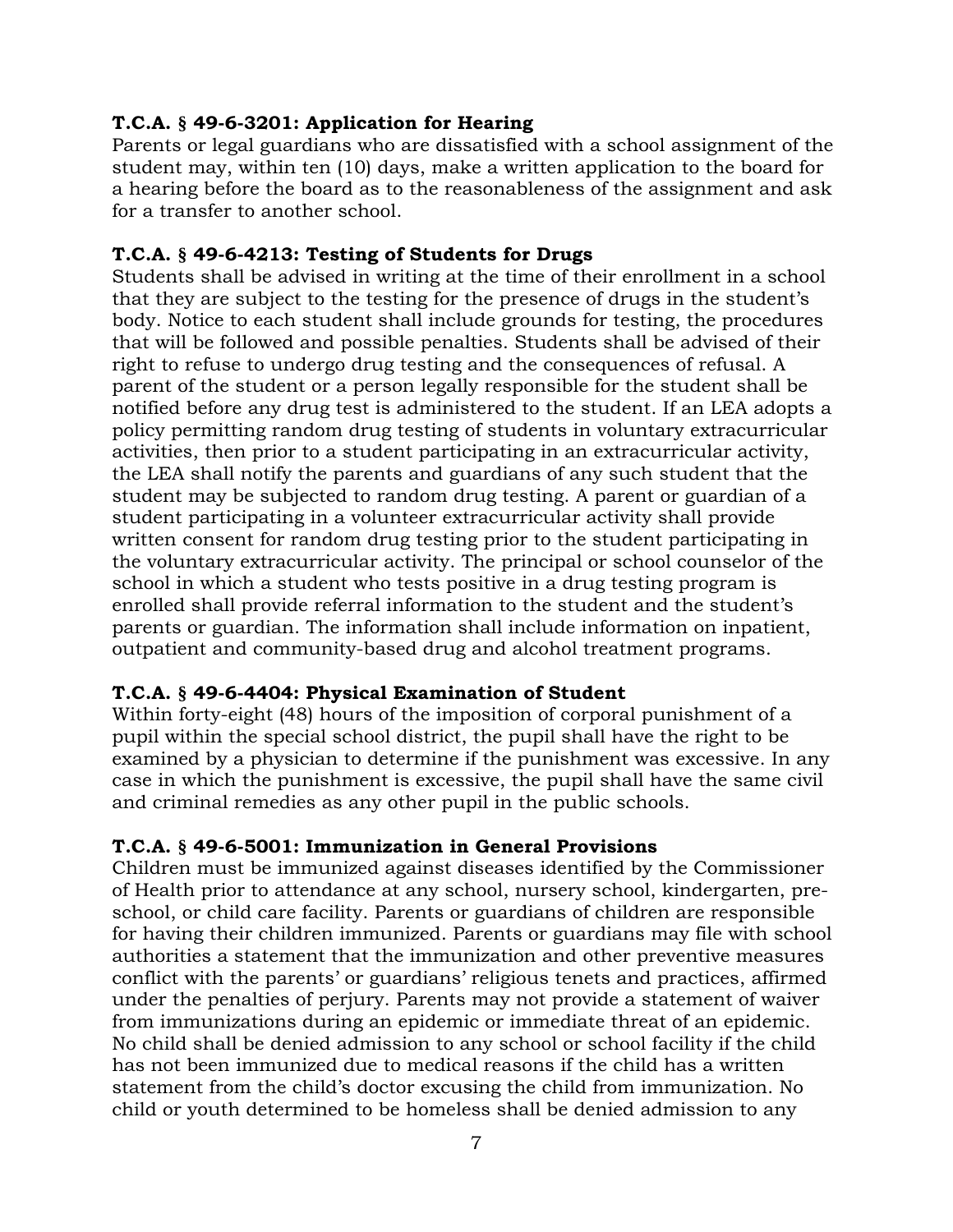school or facility if the child or youth has not yet been immunized or is unable to produce immunization records due to being homeless.

# **T.C.A. § 49-6-5005: Information About Meningococcal Disease**

Parents and guardians shall be provided information about meningococcal disease and the effectiveness of vaccination against meningococcal disease at the beginning of every school year by the LEA.

# **T.C.A. § 49-6-6007: Annual Notification to Parents**

Students and parents must be able to access information about state mandated tests and tests mandated by the LEA that shall be administered in the upcoming school year on the LEA website.

# **T.C.A. § 49-6-7002: Parent-Teacher Meetings**

Parents or guardians may meet at least two (2) times per year with the appropriate faculty members to discuss any pertinent problems or other matters of concern regarding the development and education of the student of the parent or guardian.

# **T.C.A. § 49-6-7003: Parental Inspection of School Instructional Materials**

A parent or legal guardian is entitled to review all teaching materials, instructional materials, and other teaching aids used in the classroom of the parent or legal guardian's child; and to review tests that are developed by and graded by a teacher of the parent or legal guardian's child. LEA's shall make teaching materials, including handouts readily available for review upon request by the parents or legal guardians.

### **T.C.A. § 49-10-103: Special Services Provided**

Children with disabilities shall receive the benefits of a free public education appropriate to their needs.

# **T.C.A. § 49-10-306: Preservation of Rights of Children and Parents**

Any child receiving special education or special education related services outside the school district in which the child would normally attend public school and any parent or guardian of the child, shall continue to have all civil and other rights that the child would have if receiving like education or related services within the subdivision or school district where the child would normally attend public school.

# **T.C.A. § 49-10-1304: Isolation or Restraint of Student**

If school personnel impose isolation restraints or isolation on a student in an emergency situation, the student's parent or guardian shall be notified, orally or by written or printed communication, the same day the isolation or restraint was used. School personnel shall be held harmless for failure to notify if reasonable effort has been made to notify the student's parent or guardian.